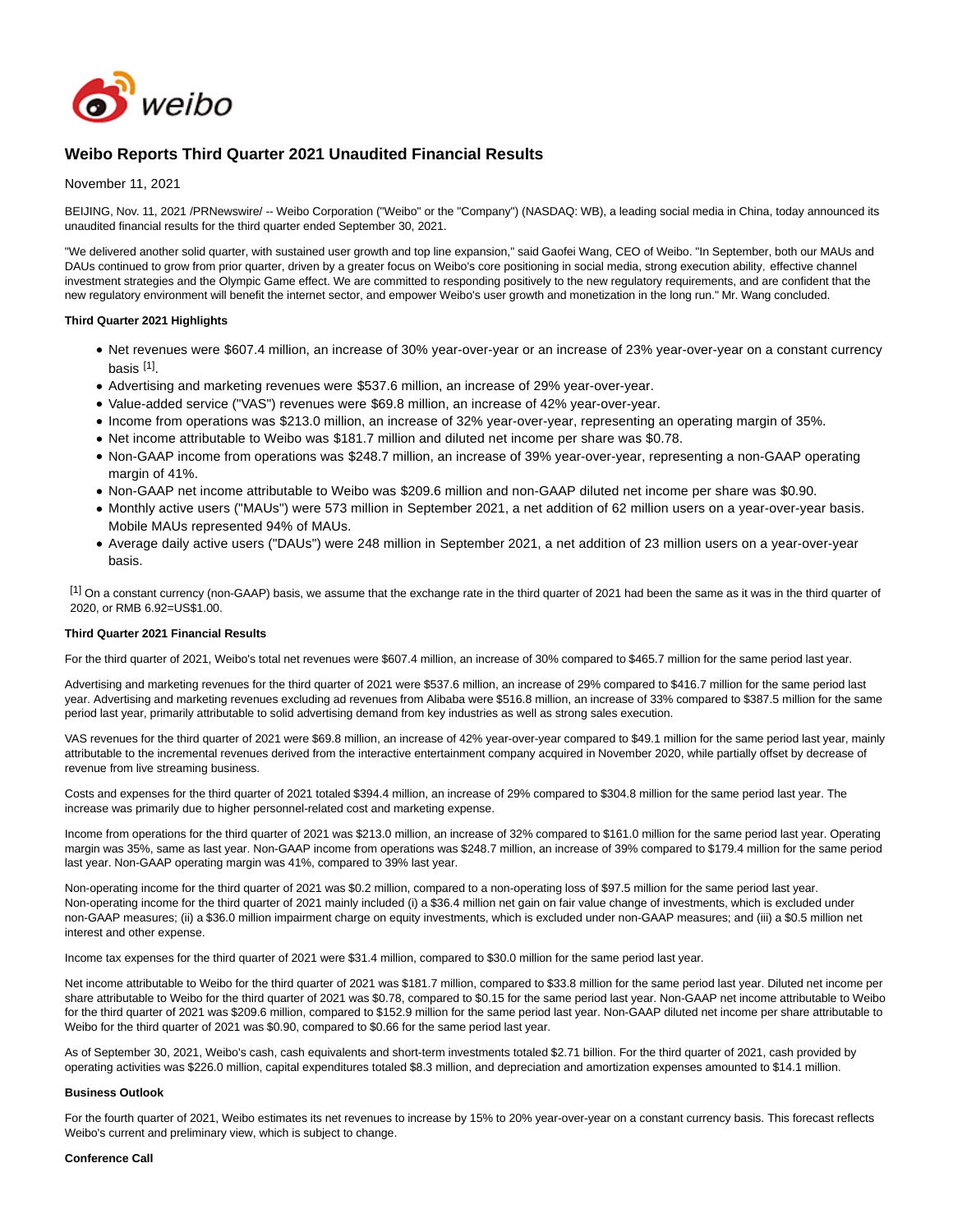Weibo's management team will host a conference call from 6:00 AM to 7:00 AM Eastern Time on November 11, 2021 (or 7:00 PM – 8:00 PM Beijing Time on November 11, 2021) to present an overview of the Company's financial performance and business operations.

Please register in advance of the conference call using the link provided below. Upon registering, you will be provided with dial-in numbers, passcode and unique registrant ID by email. To join the conference, please use the conference access information provided in the email received at the point of registering.

PRE-REGISTER LINK:<http://apac.directeventreg.com/registration/event/7755478>

Additionally, a live webcast of the call will be available through the Company's corporate website a[t http://ir.weibo.com.](http://ir.weibo.com/)

A telephone replay will be available from 22:00 China Standard Time on November 11, 2021 to 20:59 China Standard Time on November 19, 2021. To access the recording, please use the following dial-in information listed below:

| United States:  | +1 855 452 5696 |
|-----------------|-----------------|
| Hong Kong:      | 800 963 117     |
| Mainland China: | 400 602 2065    |
| International:  | +61 2 8199 0299 |
| Replay PIN:     | 7755478         |

#### **Non-GAAP Financial Measures**

This release contains the following non-GAAP financial measures: non-GAAP income from operations, non-GAAP net income attributable to Weibo's shareholders, non-GAAP diluted net income per share attributable to Weibo's shareholders and adjusted EBITDA. These non-GAAP financial measures should be considered in addition to, not as a substitute for, measures of the Company's financial performance prepared in accordance with U.S. GAAP.

The Company's non-GAAP financial measures exclude stock-based compensation, amortization of intangible assets resulting from business acquisitions, non-cash compensation cost to non-controlling interest shareholders, net results of impairment on, gain/loss on sale of and fair value change of investments, non-GAAP to GAAP reconciling items on the share of equity method investments, non-GAAP to GAAP reconciling items for the income/loss attributable to non-controlling interests, provision for income tax primarily related to the amortization of intangible assets resulting from business acquisitions and fair value change of investments, and amortization of convertible debt and unsecured senior notes issuance cost. Adjusted EBITDA excludes interest income, net, income tax expenses (benefit), and depreciation expenses.

The Company's management uses these non-GAAP financial measures in their financial and operating decision-making, because management believes these measures reflect the Company's ongoing operating performance in a manner that allows more meaningful period-to-period comparisons. The Company believes that these non-GAAP financial measures provide useful information to investors and others in the following ways: (i) in comparing the Company's current financial results with the Company's past financial results in a consistent manner, and (ii) in understanding and evaluating the Company's current operating performance and future prospects in the same manner as management does, if they so choose. The Company also believes that the non-GAAP financial measures provide useful information to both management and investors by excluding certain expenses, gains (losses) and other items (i) that are not expected to result in future cash payments or (ii) that are non-recurring in nature or may not be indicative of the Company's core operating results and business outlook.

Use of non-GAAP financial measures has limitations. The Company's non-GAAP financial measures do not include all income and expense items that affect the Company's operations. They may not be comparable to non-GAAP financial measures used by other companies. Accordingly, care should be exercised in understanding how the Company defines its non-GAAP financial measures. Reconciliations of the Company's non-GAAP financial measures to the nearest comparable GAAP measures are set forth in the section below titled "Unaudited Reconciliation of Non-GAAP to GAAP Results."

#### **About Weibo**

Weibo is a leading social media for people to create, share and discover content online. Weibo combines the means of public self-expression in real time with a powerful platform for social interaction, content aggregation and content distribution. Any user can create and post a feed and attach multi-media and long-form content. User relationships on Weibo may be asymmetric; any user can follow any other user and add comments to a feed while reposting. This simple, asymmetric and distributed nature of Weibo allows an original feed to become a live viral conversation stream.

Weibo enables its advertising and marketing customers to promote their brands, products and services to users. Weibo offers a wide range of advertising and marketing solutions to companies of all sizes. The Company generates a substantial majority of its revenues from the sale of advertising and marketing services, including the sale of social display advertisement and promoted marketing offerings. Designed with a "mobile first" philosophy, Weibo displays content in a simple information feed format and offers native advertisement that conform to the information feed on our platform. To support the mobile format, we have developed and continuously refining our social interest graph recommendation engine, which enables our customers to perform people marketing and target audiences based on user demographics, social relationships, interests and behaviors, to achieve greater relevance, engagement and marketing effectiveness.

#### **Safe Harbor Statement**

This press release contains forward-looking statements that relate to, among other things, Weibo's expected financial performance and strategic and operational plans (as described, without limitation, in the "Business Outlook" section and in quotations from management in this press release. Weibo may also make forward-looking statements in the Company's periodic reports to the U.S. Securities and Exchange Commission ("SEC"), in press releases and other written materials and in oral statements made by its officers, directors or employees to third parties. Statements that are not historical facts, including statements about the Company's beliefs and expectations, are forward-looking statements. These forward-looking statements can be identified by terminology, such as "will," "expects," "anticipates," "future," "intends," "plans," "believes," "confidence," "estimates" and similar statements. Forward-looking statements involve inherent risks and uncertainties. A number of important factors could cause actual results to differ materially from those contained in any forward-looking statement. Potential risks and uncertainties include, but are not limited to, Weibo's limited operating history in certain new businesses; failure to grow active user base and the level of user engagement; the uncertain regulatory landscape in China; fluctuations in the Company's quarterly operating results; the Company's reliance on advertising and marketing sales for a majority of its revenues; failure to successfully develop, introduce, drive adoption of or monetize new features and products; failure to compete effectively for advertising and marketing spending; failure to successfully integrate acquired businesses; risks associated with the Company's investments, including equity pick-up and impairment; failure to compete successfully against new entrants and established industry competitors; changes in the macro-economic environment, including the depreciation of the Renminbi; and adverse changes in economic and political policies of the PRC government and its impact on the Chinese economy. Further information regarding these and other risks is included in Weibo's annual report on Form 20-Fs and other filings with the SEC. All information provided in this press release is current as of the date hereof, and Weibo assumes no obligation to update such information, except as required under applicable law.

#### **Contact:**

Investor Relations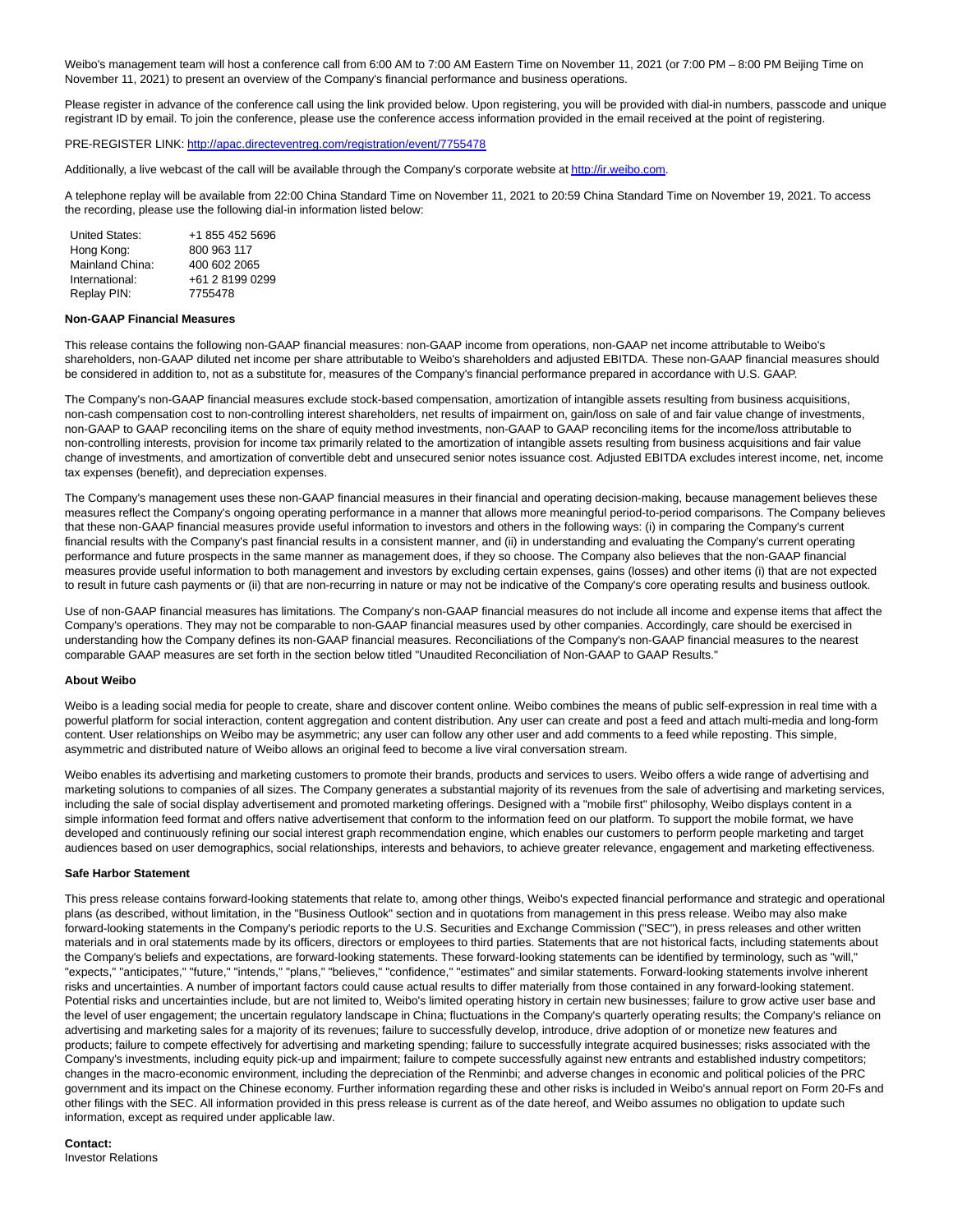# **WEIBO CORPORATION UNAUDITED CONDENSED CONSOLIDATED STATEMENTS OF OPERATIONS (In thousands of U.S. dollars, except per share data)**

|                                                                                                                  | Three months ended |               |    |                 |    |                | Nine months ended |                  |    |                  |  |  |  |
|------------------------------------------------------------------------------------------------------------------|--------------------|---------------|----|-----------------|----|----------------|-------------------|------------------|----|------------------|--|--|--|
|                                                                                                                  |                    | September 30, |    |                 |    | June 30.       |                   | September 30.    |    |                  |  |  |  |
|                                                                                                                  |                    | 2021          |    | 2020            |    | 2021           |                   | 2021             |    | 2020             |  |  |  |
| Net revenues:                                                                                                    |                    |               |    |                 |    |                |                   |                  |    |                  |  |  |  |
| <b>Advertising and marketing</b>                                                                                 | \$                 | 537,620       | \$ | 416,672         | \$ | 502,338        | \$                | 1,429,969        | \$ | 1,032,678        |  |  |  |
| Value-added service                                                                                              |                    | 69,814        |    | 49,067          |    | 72,128         |                   | 210,827          |    | 143,843          |  |  |  |
| Net revenues                                                                                                     |                    | 607,434       |    | 465,739         |    | 574,466        |                   | 1,640,796        |    | 1,176,521        |  |  |  |
| <b>Costs and expenses:</b>                                                                                       |                    |               |    |                 |    |                |                   |                  |    |                  |  |  |  |
| Cost of revenues (1)                                                                                             |                    | 102,978       |    | 77,198          |    | 92,548         |                   | 275,296          |    | 214,892          |  |  |  |
| Sales and marketing (1)                                                                                          |                    | 140,839       |    | 105,263         |    | 154,393        |                   | 439,207          |    | 316,483          |  |  |  |
| Product development <sup>(1)</sup>                                                                               |                    | 118,821       |    | 83,511          |    | 101,419        |                   | 316,806          |    | 233,881          |  |  |  |
| General and administrative <sup>(1)</sup>                                                                        |                    | 31,747        |    | 38,813          |    | 32,869         |                   | 94,597           |    | 86,111           |  |  |  |
| <b>Total costs and expenses</b>                                                                                  |                    | 394,385       |    | 304,785         |    | 381,229        |                   | 1,125,906        |    | 851,367          |  |  |  |
| Income from operations                                                                                           |                    | 213,049       |    | 160,954         |    | 193,237        |                   | 514,890          |    | 325,154          |  |  |  |
| Non-operating income (loss):<br>Impairment on, gain/loss on sale of and fair value<br>change of investments, net |                    | 646           |    | (103, 787)      |    | (76, 814)      |                   | (134, 368)       |    | 10,654           |  |  |  |
| Interest and other income(expense), net                                                                          |                    | (489)         |    | 6,311           |    | 11,474         |                   | 24,489           |    | 34,301           |  |  |  |
|                                                                                                                  |                    | 157           |    | (97, 476)       |    | (65, 340)      |                   | (109, 879)       |    | 44,955           |  |  |  |
| Income before income tax expenses                                                                                |                    | 213,206       |    | 63,478          |    | 127,897        |                   | 405,011          |    | 370,109          |  |  |  |
| <b>Provision of income taxes</b>                                                                                 |                    | (31,405)      |    | (30,003)        |    | (46, 910)      |                   | (93, 260)        |    | (86, 630)        |  |  |  |
| Net income<br>Less: Net income (loss) attributable to                                                            |                    | 181,801<br>63 |    | 33,475<br>(323) |    | 80,987<br>(41) |                   | 311,751<br>(835) |    | 283,479<br>(843) |  |  |  |
| non-controlling interests                                                                                        | \$                 | 181,738       | \$ |                 | \$ |                | \$                | 312,586          | \$ | 284,322          |  |  |  |
| Net income attributable to Weibo's shareholders                                                                  |                    |               |    | 33,798          |    | 81,028         |                   |                  |    |                  |  |  |  |
| Basic net income per share attributable to Weibo's<br>shareholders                                               | \$                 | 0.79          | \$ | 0.15            | \$ | 0.36           | \$                | 1.37             | \$ | 1.25             |  |  |  |
| Diluted net income per share attributable to Weibo's<br>shareholders                                             | \$                 | 0.78          | \$ | 0.15            | \$ | 0.35           | \$                | 1.36             | \$ | 1.25             |  |  |  |
| Shares used in computing basic net income<br>per share attributable to Weibo's shareholders                      |                    | 228,675       |    | 227,110         |    | 228,099        |                   | 228,185          |    | 226,728          |  |  |  |
| Shares used in computing diluted net income<br>per share attributable to Weibo's shareholders                    |                    | 237,183       |    | 227,793         |    | 229,555        |                   | 229,765          |    | 227,352          |  |  |  |
| (1) Stock-based compensation in each category:                                                                   |                    |               |    |                 |    |                |                   |                  |    |                  |  |  |  |
| Cost of revenues                                                                                                 | \$                 | 2,450         | \$ | 1,407           | \$ | 1,827          | \$                | 5,690            | \$ | 3,909            |  |  |  |
| Sales and marketing                                                                                              |                    | 4,700         |    | 2,623           |    | 3,298          |                   | 10,249           |    | 6,886            |  |  |  |
| Product development                                                                                              |                    | 11,047        |    | 8,438           |    | 10,137         |                   | 29,260           |    | 22,890           |  |  |  |
| General and administrative                                                                                       |                    | 6,840         |    | 5,129           |    | 5,206          |                   | 16,059           |    | 14,100           |  |  |  |

# **WEIBO CORPORATION UNAUDITED CONDENSED CONSOLIDATED BALANCE SHEETS (In thousands of U.S. dollars)**

|                               |   | September 30,<br>2021 | December 31,<br>2020 |           |  |  |
|-------------------------------|---|-----------------------|----------------------|-----------|--|--|
| <b>Assets</b>                 |   |                       |                      |           |  |  |
| <b>Current assets:</b>        |   |                       |                      |           |  |  |
| Cash and cash equivalents     | S | 1,828,691             | \$                   | 1,814,844 |  |  |
| <b>Short-term investments</b> |   | 878.487               |                      | 1,682,048 |  |  |
| Accounts receivable, net      |   | 683,710               |                      | 492,010   |  |  |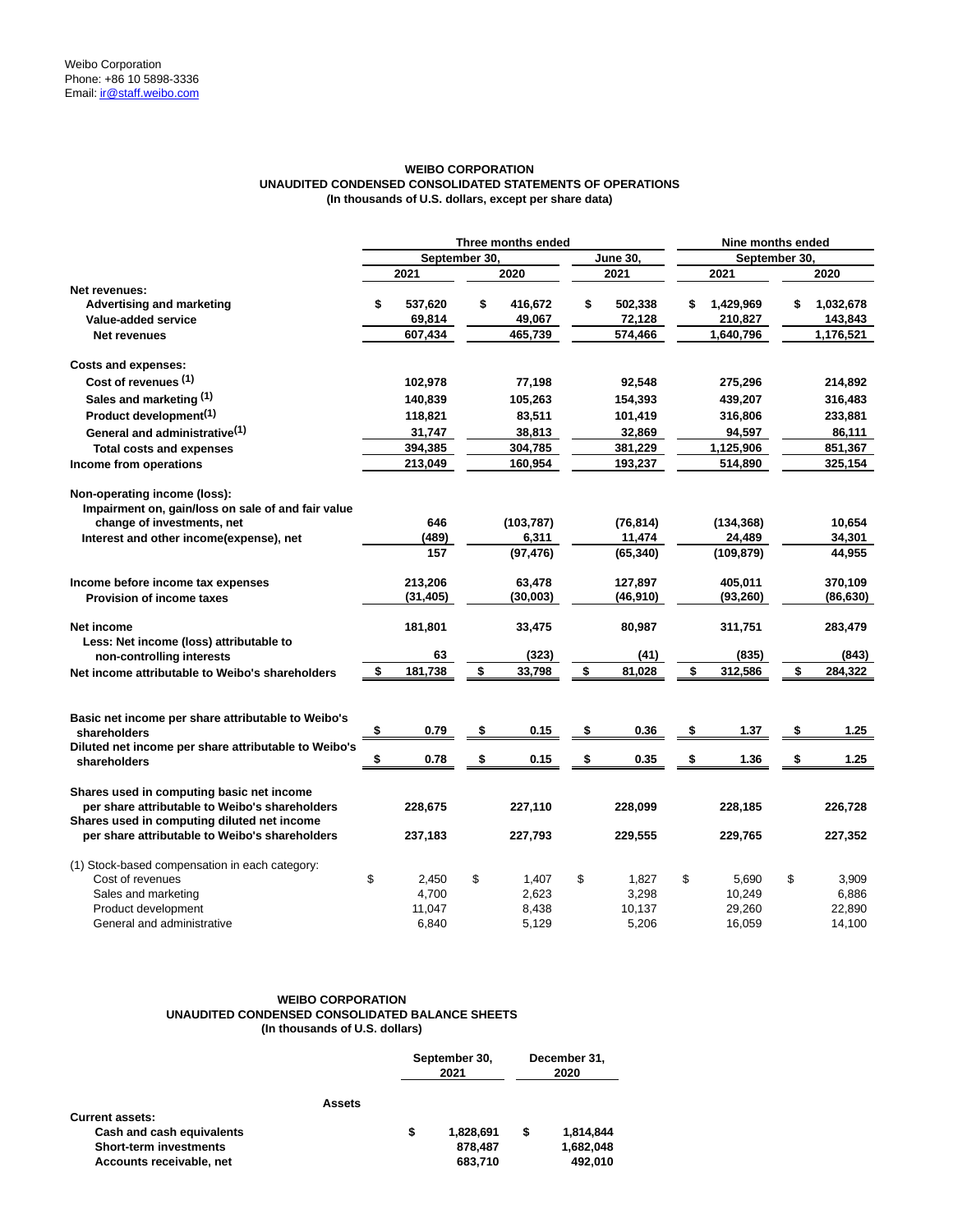| Prepaid expenses and other current assets | 944.044   | 296,757   |
|-------------------------------------------|-----------|-----------|
| Amount due from SINA <sup>(1)</sup>       | 515,534   | 548.900   |
| <b>Current assets subtotal</b>            | 4.850.466 | 4.834.559 |
| Property and equipment, net               | 64.396    | 60,632    |
| Goodwill and intangible assets, net       | 299.332   | 208.688   |
| Long-term investments                     | 1.195.549 | 1.179.466 |
| Other non-current assets                  | 588.293   | 51,772    |
| <b>Total assets</b>                       | 6.998.036 | 6,335,117 |

**Liabilities, Redeemable Non-controlling Interests and Shareholders' Equity** 

| Liabilities:                                                |               |                 |
|-------------------------------------------------------------|---------------|-----------------|
| <b>Current liabilities:</b>                                 |               |                 |
| <b>Accounts payable</b>                                     | \$<br>177,647 | \$<br>149,509   |
| Accrued expenses and other current liabilities              | 736,924       | 562,333         |
| <b>Deferred revenues</b>                                    | 132,468       | 143,684         |
| Income tax payable                                          | 115,241       | 102,844         |
| <b>Current liabilities subtotal</b>                         | 1,162,280     | 958,370         |
| Long-term liabilities:                                      |               |                 |
| <b>Convertible debt</b>                                     | 895,505       | 892,399         |
| Unsecured senior notes                                      | 1,537,840     | 1,536,112       |
| Other long-term liabilities                                 | 71,998        | 61,906          |
| <b>Total liabilities</b>                                    | 3,667,623     | 3,448,787       |
| Redeemable non-controlling interests                        | 74,170        | 57,714          |
| Shareholders' equity:                                       |               |                 |
| Weibo shareholders' equity                                  | 3,226,943     | 2,812,425       |
| <b>Non-controlling interests</b>                            | 29,300        | 16,191          |
| Total shareholders' equity                                  | 3,256,243     | 2,828,616       |
| Total liabilities, redeemable non-controlling interests and |               |                 |
| shareholders' equity                                        | 6,998,036     | \$<br>6,335,117 |

(1) Included short-term loans to and interest receivable from SINA of \$487.9 million as of September 30, 2021 and \$547.9 million as of December 31, 2020.

# **WEIBO CORPORATION UNAUDITED RECONCILIATION OF NON-GAAP TO GAAP RESULTS (In thousands of U.S. dollars, except per share data)**

|                                                                   | Three months ended |          |               |         |                 |         | Nine months ended |           |               |           |  |  |
|-------------------------------------------------------------------|--------------------|----------|---------------|---------|-----------------|---------|-------------------|-----------|---------------|-----------|--|--|
|                                                                   |                    |          | September 30, |         | <b>June 30,</b> |         |                   |           | September 30, |           |  |  |
|                                                                   |                    | 2021     |               | 2020    |                 | 2021    |                   | 2021      |               | 2020      |  |  |
| Income from operations                                            | \$                 | 213,049  | \$            | 160.954 | \$              | 193.237 | \$.               | 514.890   | \$            | 325,154   |  |  |
| Stock-based compensation<br>Add:                                  |                    | 25,037   |               | 17,597  |                 | 20,468  |                   | 61.258    |               | 47.785    |  |  |
| Amortization of intangible assets resulting from business         |                    |          |               |         |                 |         |                   |           |               |           |  |  |
| acquisitions                                                      |                    | 5,478    |               | 836     |                 | 4,876   |                   | 14,873    |               | 2,480     |  |  |
| Non-cash compensation cost to non-controlling interest            |                    |          |               |         |                 |         |                   |           |               |           |  |  |
| shareholders                                                      |                    | 5,140    |               |         |                 | 4,649   |                   | 18,420    |               |           |  |  |
| Non-GAAP income from operations                                   |                    | 248,704  | \$            | 179,387 | \$              | 223,230 |                   | 609,441   | \$            | 375,419   |  |  |
|                                                                   |                    |          |               |         |                 |         |                   |           |               |           |  |  |
| Net income attributable to Weibo's shareholders                   | \$                 | 181.738  | \$            | 33.798  | \$              | 81.028  | \$                | 312,586   | \$            | 284,322   |  |  |
| Stock-based compensation<br>Add:                                  |                    | 25,037   |               | 17,597  |                 | 20,468  |                   | 61,258    |               | 47,785    |  |  |
| Amortization of intangible assets resulting from business         |                    |          |               |         |                 |         |                   |           |               |           |  |  |
| acquisitions                                                      |                    | 5,478    |               | 836     |                 | 4,876   |                   | 14,873    |               | 2,480     |  |  |
| Non-cash compensation cost to non-controlling interest            |                    |          |               |         |                 |         |                   |           |               |           |  |  |
| shareholders                                                      |                    | 5,140    |               |         |                 | 4,649   |                   | 18,420    |               |           |  |  |
| Net results of impairment on, gain/loss on sale of and fair value |                    |          |               |         |                 |         |                   |           |               |           |  |  |
| change of investments                                             |                    | (646)    |               | 103,787 |                 | 76,814  |                   | 134,368   |               | (10, 654) |  |  |
| Non-GAAP to GAAP reconciling items on the share of equity         |                    |          |               |         |                 |         |                   |           |               |           |  |  |
| method investments                                                |                    | (1,715)  |               | (3,658) |                 | (8,091) |                   | (10, 881) |               | (5, 554)  |  |  |
| Non-GAAP to GAAP reconciling items for the income/loss            |                    |          |               |         |                 |         |                   |           |               |           |  |  |
| attributable to non-controlling interests                         |                    | (233)    |               | (21)    |                 | (198)   |                   | (72)      |               | 94        |  |  |
| Tax effects on non-GAAP adjustments <sup>(1)</sup>                |                    | (6, 856) |               | (1,062) |                 | 1,648   |                   | (12, 356) |               | 11,992    |  |  |
| Amortization of convertible debt and unsecured senior notes       |                    |          |               |         |                 |         |                   |           |               |           |  |  |
| issuance cost                                                     |                    | 1,611    |               | 1,595   |                 | 1,611   |                   | 4,834     |               | 4,333     |  |  |
| Non-GAAP net income attributable to Weibo's shareholders          |                    | 209,554  |               | 152,872 |                 | 182,805 |                   | 523,030   |               | 334,798   |  |  |